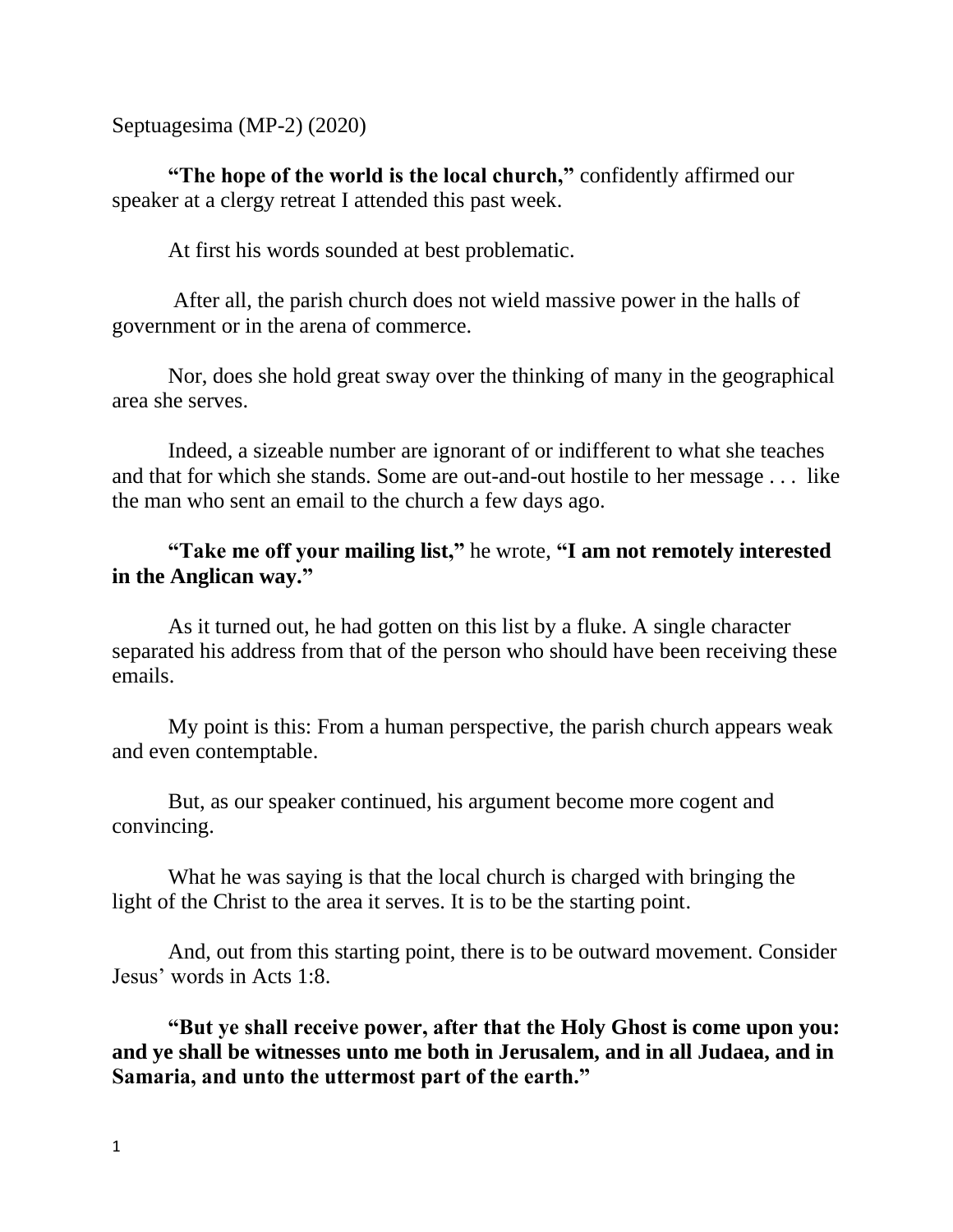Where does He tell His followers to begin? In Rome or in Spain or in Britain?

No, in Jerusalem. In their 'parish patch'.

This principle still holds. We must begin at the corner of Jones and Ewing and then move outward from there.

A few years ago the slogan **"Think globally, act locally"** became popular, especially in connection with the environmental movement.

Well, it appears Jesus had beat everyone to the punch line. He was ahead of the game. This was his strategy 2000 years ago.

I want to say: the principal still holds. If you want to bring light to the nation and ultimately to the world, you have to begin where you are . . . in your own parish. But, let me take that thought a step further.

Many of you know 2 Chronicles 7:14:

## **"If my people, which are called by my name, shall humble themselves, and pray, and seek my face, and turn from their wicked ways; then will I hear from heaven, and will forgive their sin, and will heal their land."**

A great promise, one especially relevant for today. Christian apologist Michael Brown makes an interested observation about this verse when he writes:

#### **"My greatest concern is not so much the presence of darkness in society, but the absence of light [in our own lives].**

His point is well taken. Only as we are awakened to our own need and are filled with God's light can we shine that light outward into the world.

Hence, we must not begin *just* in the environs around the local church, but in ourselves.

Only a revived people can lead a revival.

Okay, we have a mission. It is to be light bearers, and we know where we are to begin – with ourselves and right here at the corner of Jones and Ewing.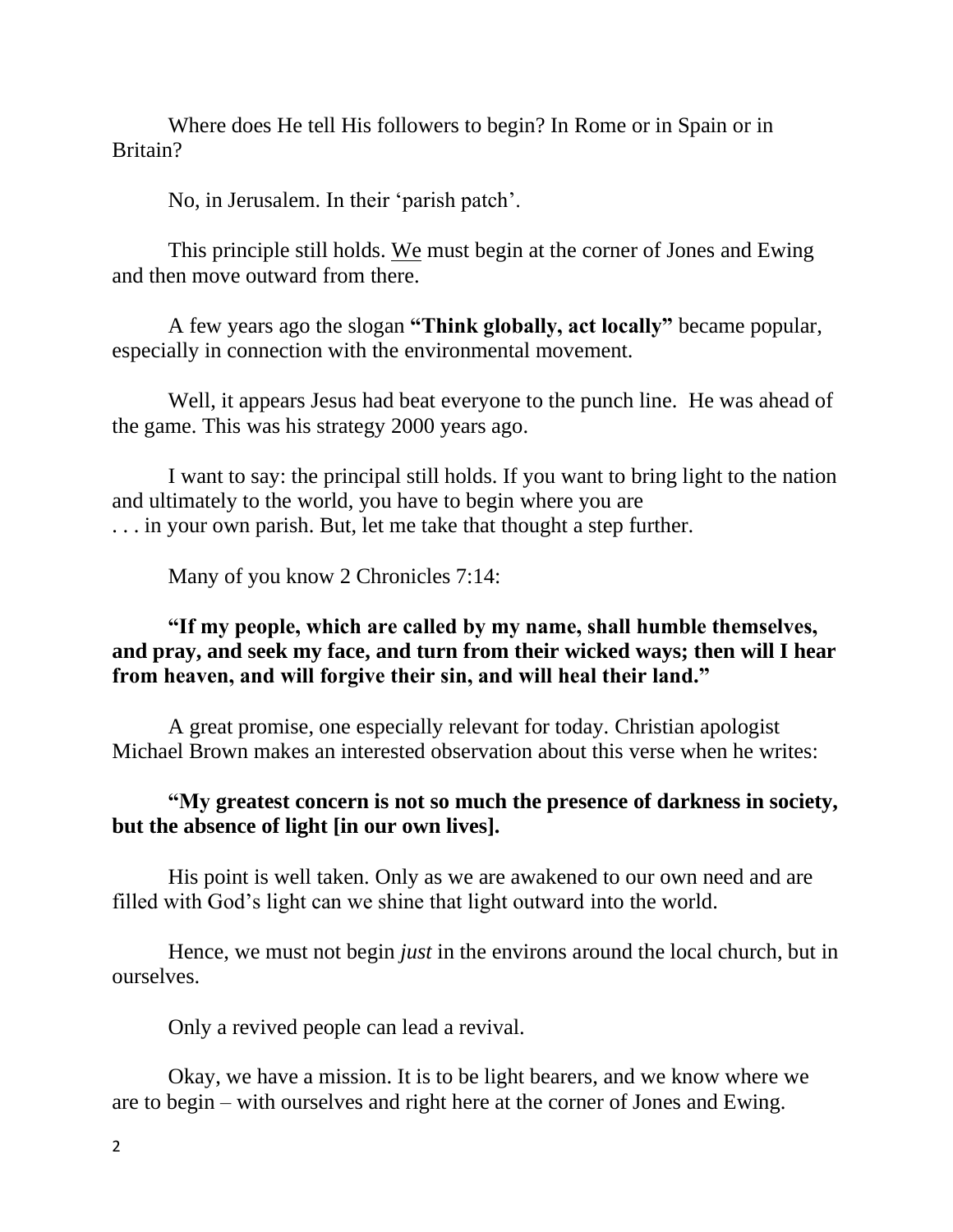But, the question today's scripture readings invite us to ask is: Will all be clear sailing? Will it be easy?

Go do what Jesus commands in the Great Commission, and everyone will line up at the baptismal font  $-$  right?

Well no. It doesn't work quite that way.

Let's look first at today's Old Testament reading.

Here, God commissions Ezekiel to bring His message to Ezekiel's fellow captives exiled in Babylonia:

### **"Son of man, go, get thee unto the house of Israel, and speak with my words unto them."**

But that is not all God tells Ezekiel. A few verses down, we read:

### **"But the house of Israel will not hearken unto thee; for they will not hearken unto me."**

God goes on to call them hard-headed.

As a consequence, what God is calling Ezekiel to do will not be easy. Some will not hear – perhaps the majority.

What is Ezekiel to do in response? Throw up his hands and give up?

No! It is: Be faithful . . . whatever.

We get a similar message from today's New Testament reading.

Here we a have the beginning of our Lord's Sermon on the Mount, the section commonly called the Beatitudes.

In verse 11, Jesus says:

**"Blessed are ye, when men shall revile you, and persecute you, and shall say all manner of evil against you falsely, for my sake."**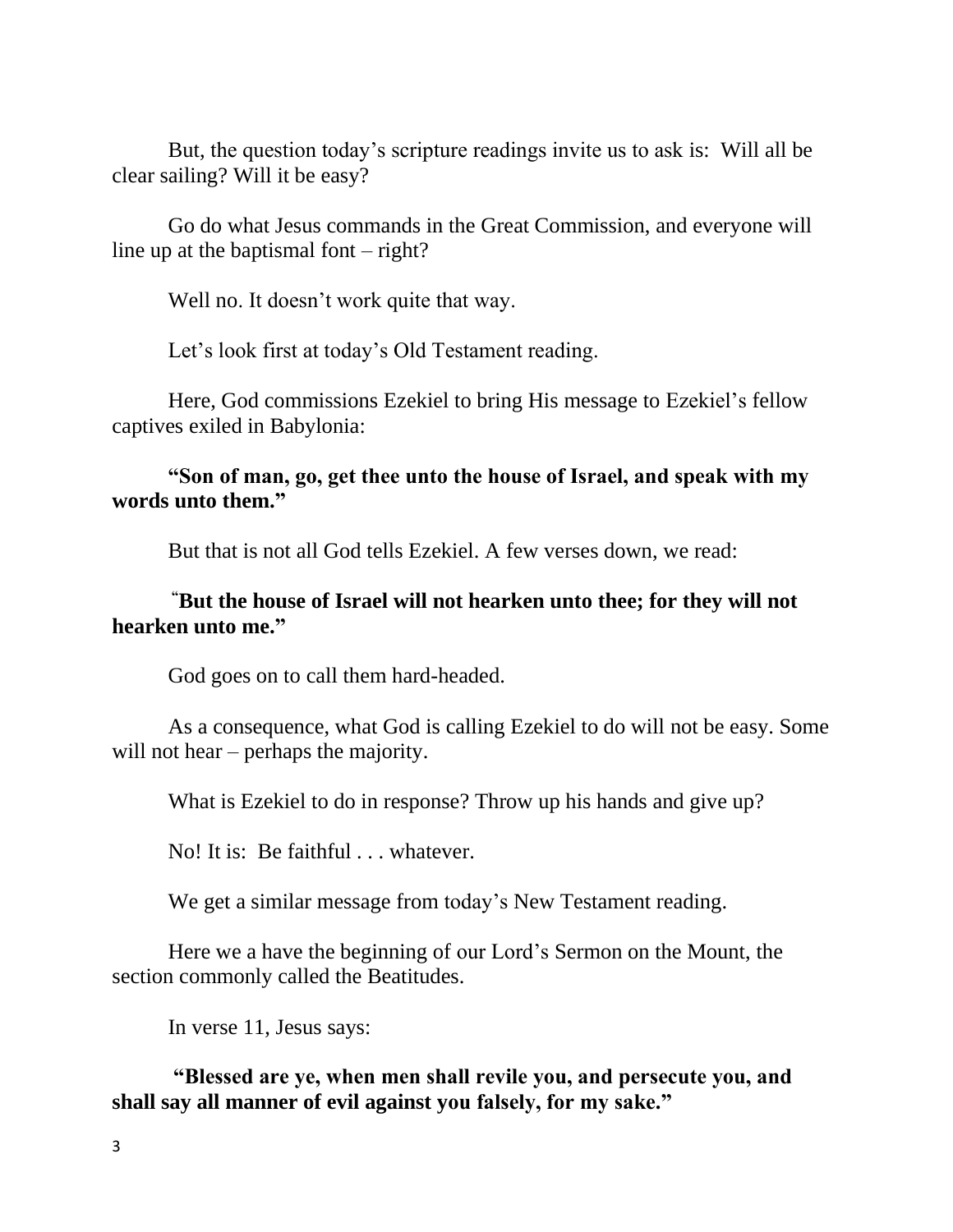It's seems that those who sign up to His Kingdom agenda are going to get into trouble. It is as if He wants them to know in advance what they are getting themselves into.

Put another way: Discipleship can be costly.

What are they (and we) to do when opposition comes?

Well it is to keep the perspective of eternity. "Great is your reward in heaven," says Jesus. It is: Stay faithful . . . whatever.

Lancelot Andrews was an Anglican divine in the early 17<sup>th</sup> century. I like what he says on this subject:

## **"It is not our task to tell people what they want to hear. It is to tell them what in the future they would wish you had told them."**

In spite of opposition, the church is not to bend her message in order to make it more palatable to the culture around it, as we see happening in so many places today. No, it is to stay on task . . . to keep telling the story . . . to be faithful and true . . . to let others see Jesus in us, echoing an old Gospel song. ///

Okay, let me tie up the loose ends.

As we move toward Lent – the season I like to call Christian bootcamp – let us:

Remember we are here at this place and time for a purpose. In our Baptism and Confirmation, we were commissioned as soldiers in Christ's army, and this is the camp where we have been assigned: Camp St. Luke's.

We have good tidings, a Gospel to proclaim, a message -- indeed the only message -- which can save the world.

But, know this: Not all will see that message as good news. Some will not want Jesus or anyone else telling them how to live their lives. Some will prefer to make up their own rules.